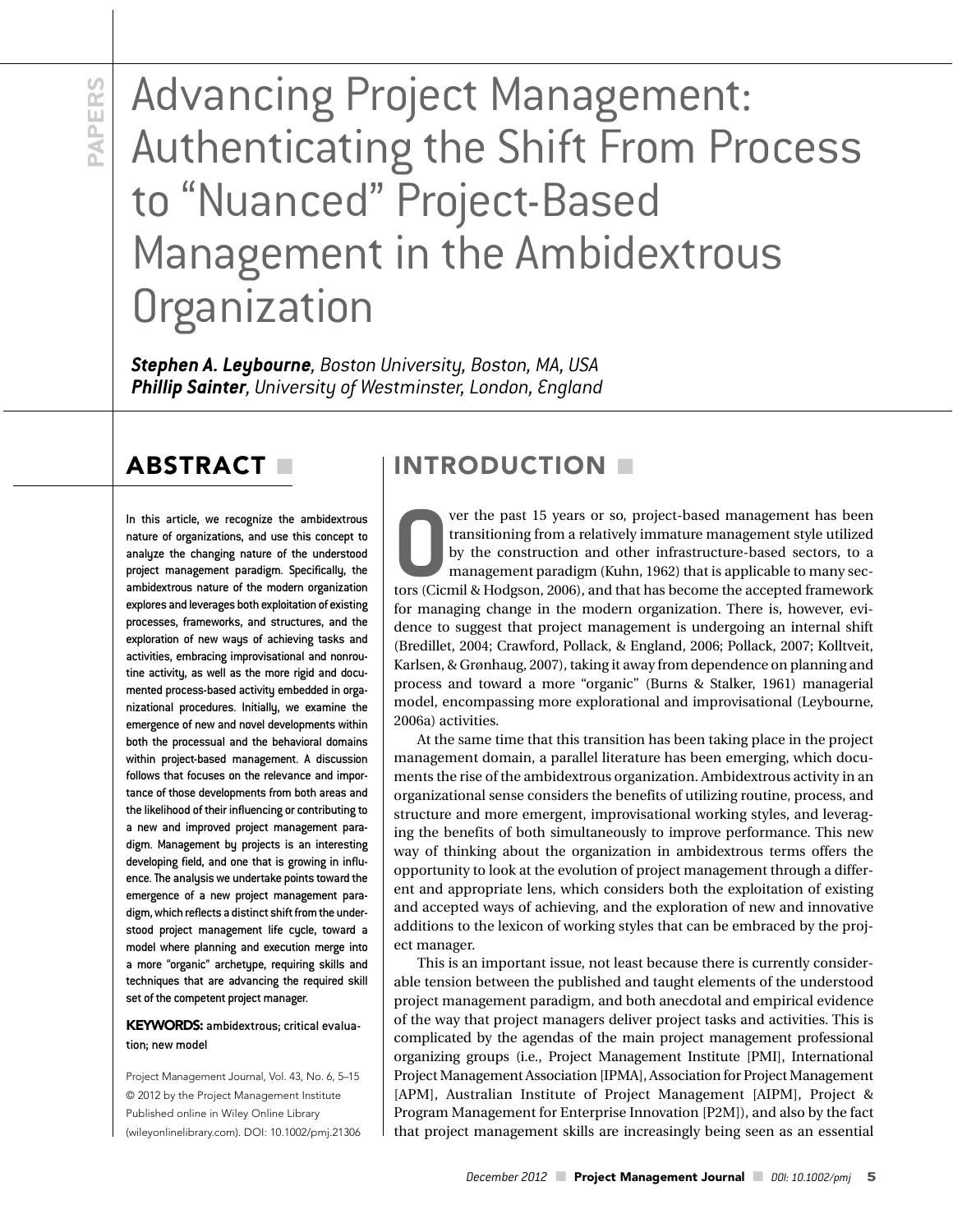## **Advancing Project Management**

component of the experience base of the modern manager.

Additionally, there is also considerable discussion and tension between the perceived requirements of the academic community, and those of the project management practitioner body. The literature that is being generated around project management as a discipline is currently attempting to increase its appeal to practitioners, while attempting not to diminish its value to scholars. This is a situation that is not unique to project management, as it is recognized as an issue in business-related academia generally (Brannick & Coghlan, 2006; Rynes, Bartunek, & Draft, 2001; Van de Ven & Johnson, 2006), and also in specific management disciplines such as organizational psychology (Anderson, Herriot, & Hodgkinson, 2001) and human resource management (Torraco & Yorks, 2007).

The intention of this article is therefore to consider the literature about ambidextrous organizations as it applies to the project management domain, and to consider both the exploitational (i.e., formalized and structured) and the exploratory (i.e., more improvisational and innovative) elements of project-based management. We will then offer an emerging and more organically nuanced project management paradigm that may (a) offer benefits for the management of projects in the modern ambidextrous organization and (b) incorporate effective mechanisms for the execution of project tasks and activities in today's turbulent organizational environments. This will also assist in bridging the perceived academic versus practitioner divide.

This article will initially consider the extant literature relating to organizational ambidexterity, and follow by considering both the existing accepted frameworks for more "structured" project-based management, and the emerging, more exploratory ways of delivering project requirements and milestones. We will then move to a critical analysis of the current project management landscape, and discuss

the evolution of the domain, and the likely adoption of more "explorational" managerial models in the modern flexible organization. Finally, we will propose an adjustment to the recognized project management paradigm of "*plan, then execute the contents of the plan with the minimum of deviation.*" A justification of this shift will also be offered.

#### **The Literature**

Initially, this section will consider the emerging literature on the ambidextrous organization and relate it to the way in which project management has been developing and highlighting parallels and ambiguities. The section will then go on to consider the existing project management frameworks and methodologies, and their appropriateness for meeting the challenges of future project-based work. These existing ways of achieving within the project domain will be considered in terms of their exploitational and explorational qualities. Finally, a number of emerging managerial approaches will be examined, together with their appropriateness for adoption within a potential adjustment to the currently understood project management paradigm.

#### *Ambidextrous Organizations*

The use of the word *ambidexterity* in scholarly debate has risen rapidly (Raisch, Birkinshaw, Probst, & Tushman, 2009) in multiple areas of research, including strategic management, innovation and technology management, organizational learning, and organizational behavior (Simsek, 2009).

Arguably, the term came to prominence with the work of O'Reilly and Tushman, which worked through a number of iterations (Tushman & Anderson, 1997, 2004; Tushman, Anderson, & O'Reilly, 1997; Tushman & O'Reilly, 1996), which resulted in a high-profile exposition of the basics in the *Harvard Business Review* (O'Reilly & Tushman, 2004). In essence, ambidexterity requires success at both exploiting the present and exploring the future (O'Reilly & Tushman, 2004).

This requirement for a better alignment of strategy, fit, and culture to improve the evolution of the organization has to be resolved with a requirement to engage with exploratory or more revolutionary change, which may have the effect of destroying the very nature of the evolutionary alignment sought (Tushman & O'Reilly, 1996). This tension between working through and implementing existing strategic plans, and seeking new and better ways of achieving, has parallels in many organizational sectors.

Project management is also changing and maturing. This change is manifesting itself in a shift from project management as the epitome of planning in the prescriptive mode (Maylor, 2001), toward movement over the past decade or so toward a more behavioral (Jaafari, 2003; Snider & Nissen, 2003) and improvisational (Leybourne, 2007) focus. In some instances, this shift has been driven by the increased turbulence of organizational environments or by the temporal challenges of fastmoving market sectors (Cooke-Davies, Cicmil, Crawford, & Richardson, 2007). In other instances, modern managers are becoming more aware of the relative shortcomings of traditional projectbased structures to deal with the need to effect change or alter strategic direction to take advantage of new or emerging opportunities (Cicmil & Hodgson, 2006; Williams, 2005).

There is, however, an academically contested space within which there are two distinct camps: the traditional one where the management of projectbased activity is related to process and control, and an emerging view that is more sympathetic to the need to resolve uncertainty caused by environmental turbulence and changing requirements, utilizing creativity, intuition, and the tacit knowledge built up over time and through experience.

It could be argued that this contested space or tension mirrors that espoused by Tushman and O'Reilly in their work on organizational ambidexterity. Notably,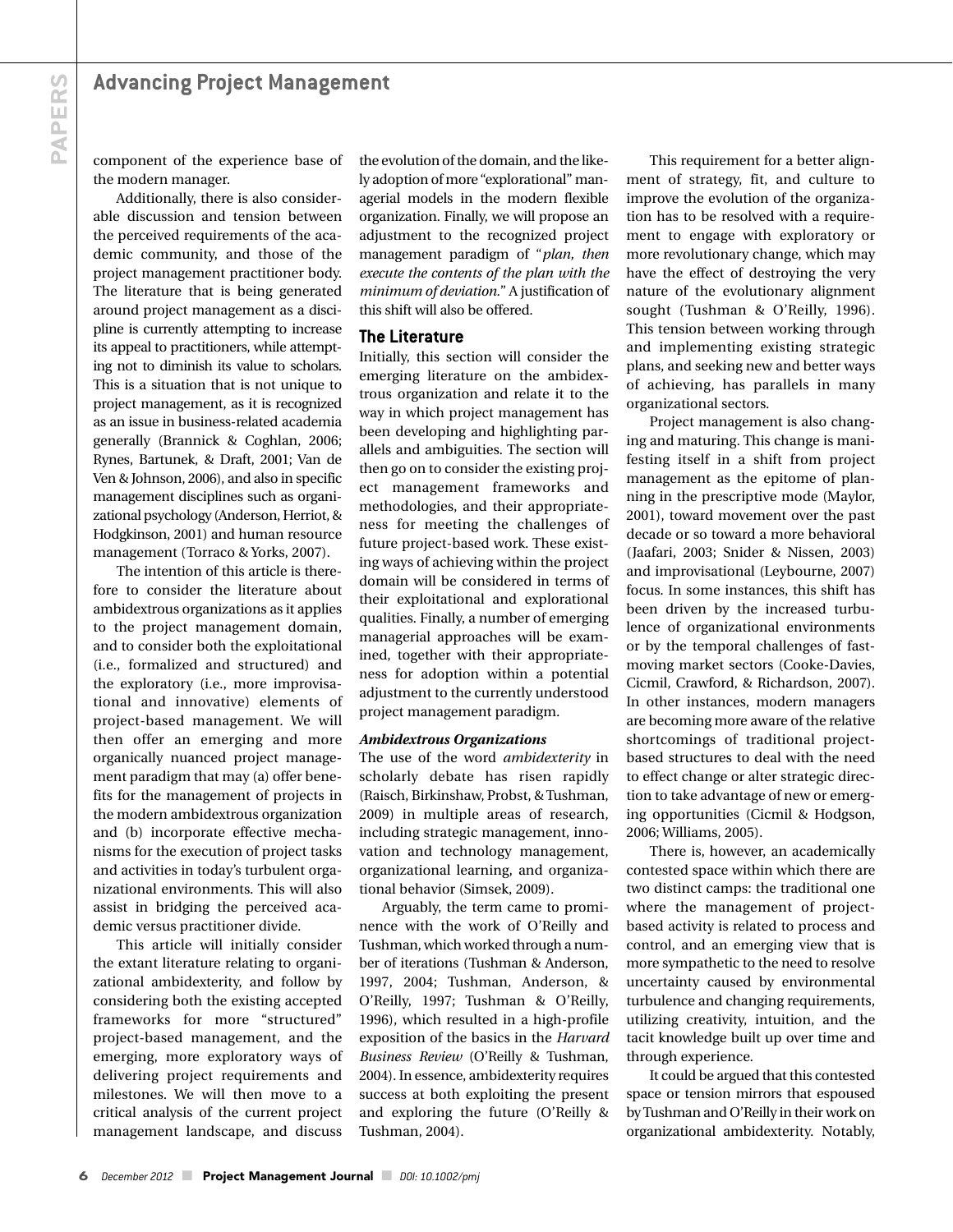both are linked to the need to resolve issues triggered by change and organizational and environmental disorder, and it therefore follows that some of the underpinning elements of ambidextrous management could be applied to unraveling the current tensions affecting the project management domain.

#### *Existing and Developing Project Management Frameworks and Methodologies*

Project management has matured over the past two decades in terms of project managers understanding the importance of well-managed projects within organizations and the factors that increase the success rate of projects (Papke-Shields, Beise, & Quan*,* 2010). This maturity has been achieved by practitioners and researchers investigating the factors within project management for a better understanding about why projects succeed and fail (Cicmil & Hodgson, 2006; Lee & Xia, 2005; Might & Fisher, 1985; Milosevic & Patanakul, 2005; Papke-Shields et al., 2010, Pinto & Slevin, 1987). It is from these investigations that the use of project management frameworks and methodologies has developed the assumption that the standardization of project management increases the success rate within projects; therefore, it is understandable that project management frameworks and methodologies have found acceptance within organizations (Cicmil & Hodgson, 2006; Milosevic & Patanakul, 2005; Mulder, 1997; Papke-Shields et al., 2010).

Project management standardization can take many forms, including the standardized use of tools, techniques, and methods. There does not seem to be a single definition to what might be included within the term *project management standardization.* Research in this area has included tools, techniques, methodologies, and different aspects of project management practices (Dvir, Raz, & Shenhar, 2003; Gowan & Mathieu, 2005; Ibbs & Kwak, 2000; Kerzner, 2000; Ling, Low, Wang, & Lim*,*

2009; Papke-Shields et al., 2010; Shenhar et al., 2005). For this article, we are largely using project management standardization to discuss the standard use of project management frameworks and methodologies. There has been a body of research looking at what aspects of standardization can be shown to improve the success rate for projects. From the work of Milosevic and Patanakul (2005), we can identify three standard project management factors that have been shown to have greater impact on project success, which are standardized project management processes, standardized project management tools, and standardized project leadership. The factors that have been shown to have lesser impact on project success from the same research were standardized project organization, standardized information management system, standardized project management metrics, and standardized project culture. So from this research it is understandable that the assumption that a standardized approach to project management is useful in increasing the success factors within projects, and therefore it is only natural for organizations to develop a standardized approach to project management. There are a number of researchers (Milosevic & Patanakul, 2005; Thomas & Mullaly, 2007) who indicate that much of this research was looking at projects in isolation rather than as programs or portfolios of projects.

#### *The Development and Use of These Frameworks*

Project management frameworks and methodologies have been developed by a number of national and international project management organizations: PMI, APM, AIPM, the Office of Government Commerce (OGC), and IPMA (Papke-Shields et al, 2010). Papke-Shields et al. (2010) stated that "*The spread of these standards demonstrates evidence of worldwide growth in awareness and acceptance of the need for formal PM methods.*" Not

one of these project management frameworks and methodologies can be seen as an international standard; however, there is commonality among these standards in terms of project management practices (Cicmil & Hodgson, 2006). At the moment there are two most commonly known guidelines: *A Guide to the Project Management Body of Knowledge (PMBOK* ® *Guide)*, which has been developed by PMI and the Projects in Controlled Environments (PRINCE2), developed by OGC (McManus & Wood-Harper, 2002).

Papke-Shields et al. (2010) indicated that there is evidence that project management frameworks and methodologies are being used in practice; however, they are not being applied consistently across entire project management areas. Areas associated with time, scope, and cost were commonly standardized, and other areas, such as communication, quality, risk, and integration were used less widely. The observer might understand why time, scope, and cost were most widely standardized, because these reflect the traditional goals of project management and are typically more quantifiable than many other aspects of project management. Papke-Shields et al. (2010) also provided empirical support for the assumption that deploying formal project management frameworks and methodologies can increase project success, therefore supporting the claims from PMI, APM, AIPM, and IPMA that standardized project management does offer benefits to the project manager and the project organization. Although the *PMBOK* ® *Guide* and PRINCE2 are quite solid guidelines, they do offer flexibility in their design, meaning that they can be customized to suit the needs of any organization (Forrester, 2006).

#### *Do Project Management Frameworks and Methodologies Offer the Key for Success?*

The assumption mentioned previously, stating that the use of standard project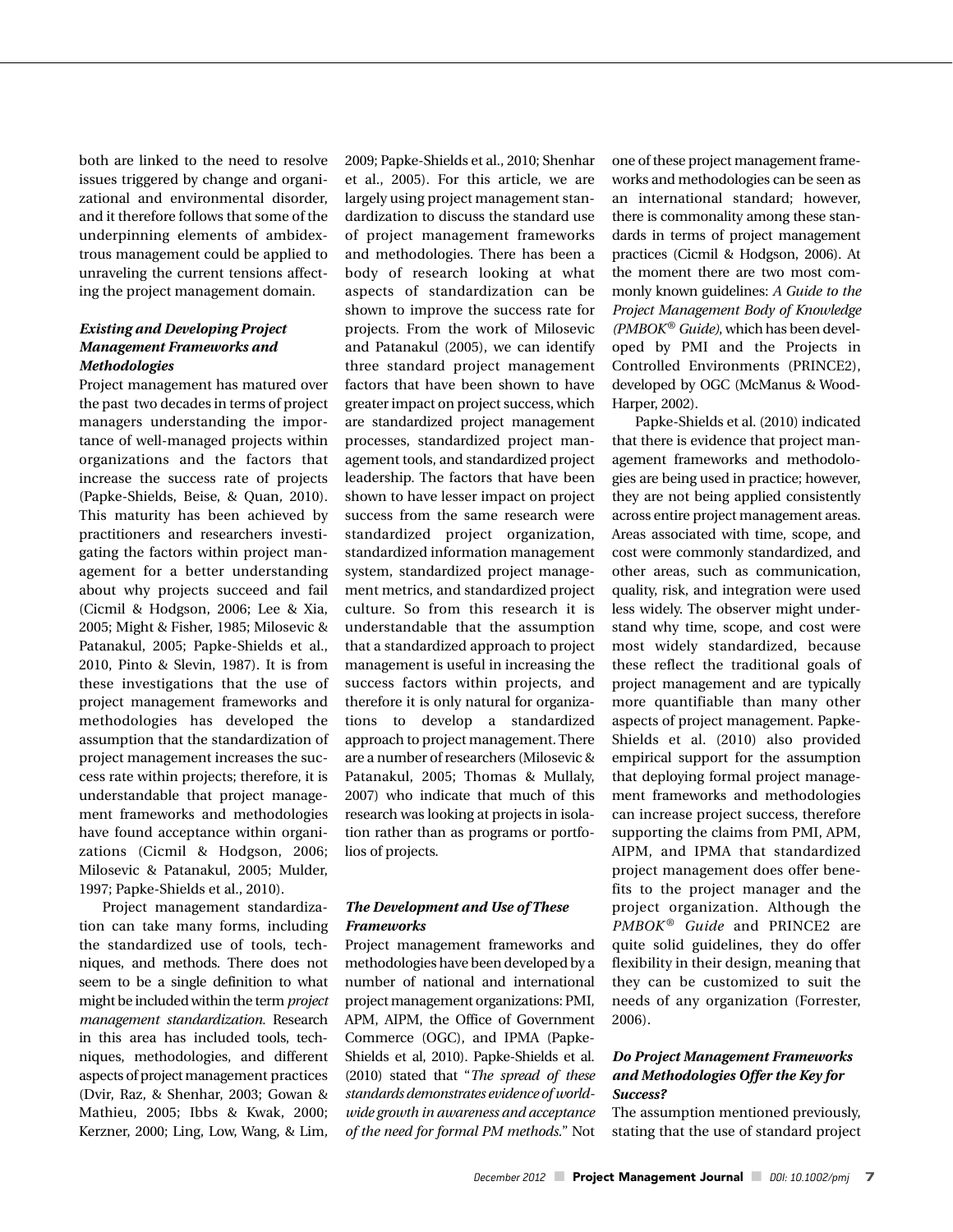## **Advancing Project Management**

management framework and methodologies will enhance project performance and increase the number of successful projects, has become a common assumption within the project management community. Dicks (2000) stated that this potential increase in success comes with extra costs, because a methodology normally requires tracking, signing off, and the use of guidelines and checklists. In some cases, the amount of documentation can be very time consuming, and often is seen to be a major drawback to the use of project management methodologies (Kerzner, 2001). Dicks (2000) also stated that it is not just the matter of using project management methodologies; there needs to be an element of continuous evaluation and improvement for any methodology use, which takes time and effort, all of which adds extra cost to the project.

A number of researchers also have indicated that further work is required to investigate this assumption that project management methodologies increase success, stating that the concept of project success has too narrow a focus (looking at only certain aspects of project management practices), and the sample sizes in a number of studies have been too small to provide statistically credible proof (Thomas & Mullaly, 2007).

Papke-Shields et al. (2010) stated that there is evidence that the use of standard project management frameworks and methodologies does increase project success; however, they indicate that further investigation is needed to determine whether increased use of "soft" project management methods could provide a higher impact to the "harder" project management practices, which are typically embedded within the project management standards. Pich, Loch, and Meyer (2002) indicated that for projects that have large elements of uncertainty and ambiguity, more soft skills are required and standard project management frameworks and methodologies might compromise the project performance. There is a body of research saying that although project management standards are more useful in large standardized projects, there is an increasing body of knowledge that indicates that iterative/experimental project management approaches are better in fastchanging or highly uncertain project environments (Eisenhardt & Tabrizi, 1995; Pich et al., 2002).

This concept of standard project management frameworks and methodologies not fitting all projects was also discussed by Milosevic and Patanakul (2005, p. 191), who stated, *"It is wrong to assume that standardizing project management factors will automatically enhance project success,"* and then went on to say standardization may not necessarily lead to an increase in project success. Garcia (2005) also stated that if a standard methodology does not fit within the framework of the organization, it would not achieve its promised benefits. Milosevic and Patanakul (2005) also pointed out that standardization of projects might reach a certain point, where projects are operated in an overly standard fashion and therefore stifle project success. One might assume they mean that the opportunities for project managers to be innovative and problem-solve are reduced by overly standardizing the management of projects. The discussion about overstandardization of processes has been held in a number of domains, for example, in the knowledge management domain (Ginsberg, 1991; Neches et al.*,* 1993), where the discussion can be summarized by the following two points: overstandardization can overly restrict the implementation of processes, and creativity in problem solving is restricted.

#### *Emerging Managerial and Behavioral Approaches and Project Management*

Over the past decade or so, considerable attention has been focused on changing management paradigms, as evidenced by the dismantling of hierarchy, the removal of "command-and-control"

structures, and the rise of flexible working styles and models. This is culminating in an attempt to identify the components of what could be described as "Management 2.0" (McDonald, 2011).

Over the same period, there have been a number of credible endeavors targeted at the documentation of new or improved project management paradigms (Maylor, 2001; Pollack, 2007; Whitty, 2005), and universally, they support the premise that project management is moving from a rigid, "tools and techniques"–based discipline toward a framework that embraces the more behavioral methods within the lexicon of managerial interventions.

Much of this activity is aimed at unraveling and resolving issues pertaining to complexity and ambiguity in the planning and execution of projects. Another issue is the rise of improvised work, often driven by the requirement to assist with time and/or cost overruns or changes in scope. There are also concerns relating to the changing demographic of project-based workers, resulting in the need to adopt new ways of managing project talks and activities, and amend and modify accepted project-based routines and procedures.

It may be useful to address these issues separately and then consider overlapping and intersecting areas and the implication of these.

#### *Complexity and Ambiguity*

The challenges of dealing with complexity and ambiguity within project-based work are becoming more recognized, and over the past decade and a half, there have been significant interest and output (Baccarini, 1996; Cooke-Davies, Crawford, Patton, Stevens, & Williams, 2011; Maylor, Vidgen, & Carver, 2008; Montuori, 2003; Williams, 1999). There is also emerging literature that recognizes projects and programs of work as having parallels with the management of complex adaptive systems (Stacey, 2001). Complexity theory suggests that new outputs can be created in ways that are not predictable, and that the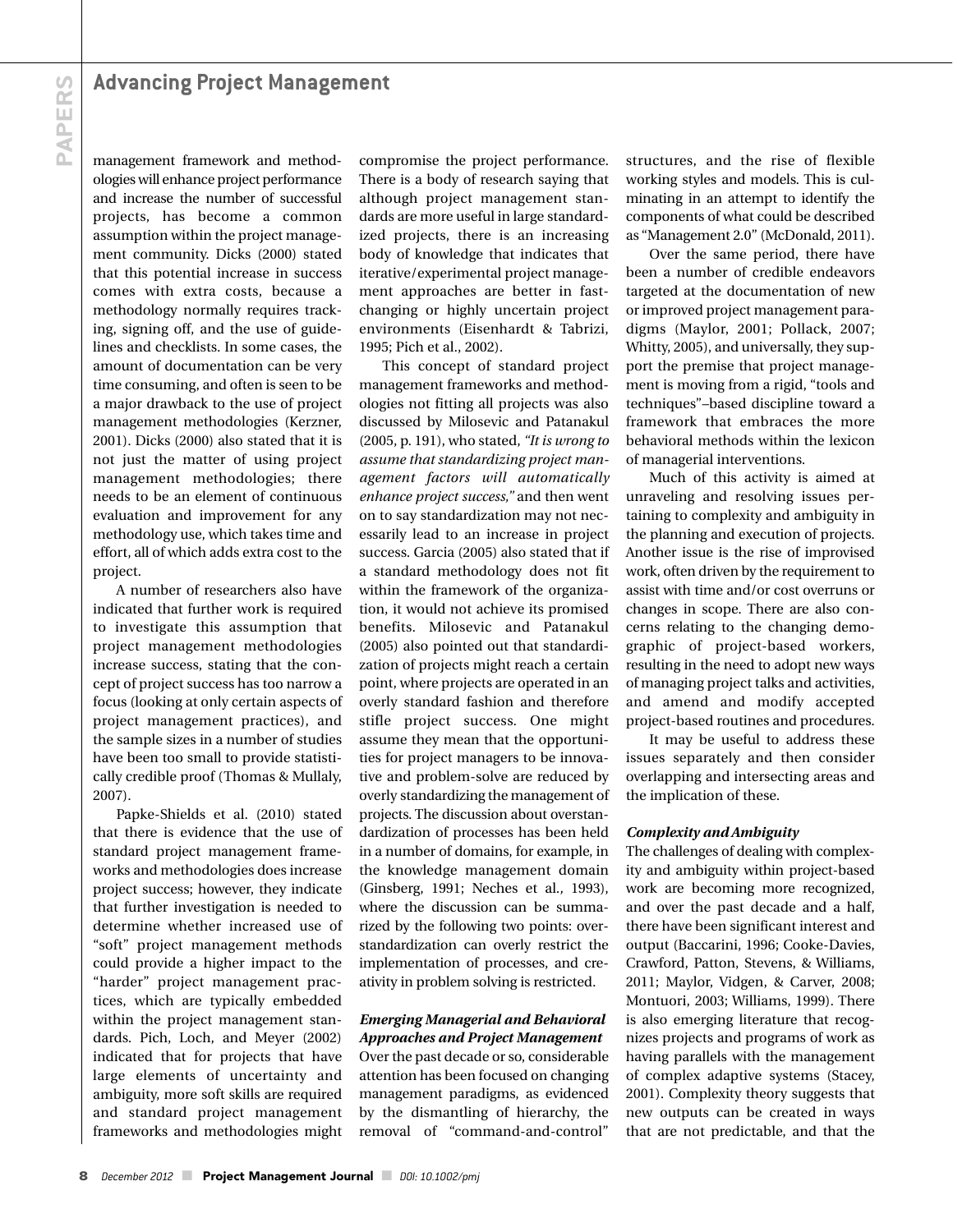emergent results often manifest themselves as a "tipping point" between order and chaos (Stacey, 2001). The basic premise is that such systems produce these so-called emergent outcomes, and that these outcomes occur as the rigidity imposed by process and detailed planning is diluted in favor of flexibility and improvisation. The next step is toward complex adaptive systems, where these emergent structures generate the capacity to learn from the collective experience of those involved, in turn generating a library of potentially reusable actions (Cooke-Davies et al., 2007; Stacey, 1993, 2001).

Recently, this embracing of the need to resolve complexity and ambiguity has resulted in outputs directed toward the project practitioner (Haas, 2008, 2009). One framework (Pich, Loch, & Mayer, 2002) considers these issues in terms of learning, instructionism, and selectionism, suggesting that instructed issues are based on known parameters and environments that are more stable and understood, whereas issues that are defined by selectionist parameters rely on adaptation to respond to and accommodate uncertainty and complexity. Interestingly, Pich et al.'s use of adaptation creates a link with improvised work, where this is a recognized construct.

Another recent framework (Carver & Maylor, 2011) considers complexity in terms of whether it is structural or dynamic. Structural complexity is defined in terms of difficulty because of the number of components or the magnitude of the deliverable. Dynamic complexity is defined in terms of the likelihood of changing or evolving requirements, or possibly requirements that are poorly defined or understood. Carver and Maylor use a "flying" analogy to identify areas within a project where the project manager can use the autopilot, in comparison with those areas that need constant intervention because they are outside "agreed" or understood parameters.

It is evident that uncertainty, ambiguity, and complexity are increasingly recognized within the project domain. The challenge is in how to resolve or mitigate the effects of such issues.

#### *Improvised Work*

This leads us to a connection to the literature on improvisation in projects, in that often issues relating to complexity and ambiguity can be resolved using creative thought, an intuitive "gut feel" for what will work in a particular circumstance, and the adaptation of previously utilized routines (Leybourne, 2009, 2010), These are all identified as components of organizational improvisation. Additionally, bricolage, which relates to resolving issues effectively with only the resources at hand, is a meaningful skill in such circumstances (Duymedjian & Ruling, 2010).

It may be useful to start from the Latin root of improvisation, which is *improvisus*, meaning "unforeseen." It therefore follows that unforeseen means or at least includes "unplanned" activity. There is also an assumption that within the execution of those fundamentally unplanned actions, a degree of expertise is present. Dreyfus and Dreyfus (1986), in a study into the phenomenology of expertise, suggested that experts in any subject achieve a level of proficiency whereby they improvise constantly. As Montuori (2003, p. 249) stated: "*they know the rules, but do not have to think about them. They have developed the ability to act spontaneously and intuitively without needing to refer to rulebooks.*" This is certainly recognized in the improvisation literature, with intuition being accepted as a recognized construct.

The improvisation literature has been evolving significantly since the mid-1990s, and following on from the early and influential work of Moorman and Miner (1998a, 1998b), specific attention has been directed at improvising generally (e Cunha, da Cunha, & Kamoche, 1999; and many others, including Hatch, 1999; Vera & Crossan, 2004; and

Weick, 1979), learning from improvisation (Chelariu, Johnston, & Young, 2002), and improvising project managers (Gallo & Gardiner, 2007; Kanter, 2002; Leybourne, 2002, 2006a, 2006b, 2006c; Leybourne & Sadler-Smith, 2006) since around the turn of the millennium. There has also been a move toward project-based techniques that concentrate on exploratory and adaptive management (Cicmil & Hodgson, 2006), particularly where projects are used to manage product and service development activity.

Recent research (Kanter, 2002; Leybourne, 2002, 2006a, 2006b, 2006c, 2010; Leybourne & Sadler-Smith, 2006) suggests that adopting and embracing the tenets of organizational improvisation within the project domain can assist in interventions aimed at resolving issues that were unforeseen, or that emerge during the project. This is a perfect example of the exploratory nature of emerging project activity within the ambidextrous organizational framework.

Rather naturally, project managers are interested in these emerging issues within the project management domain and are specifically keen to learn how new and emerging models of project management performance can assist in the resolution of issues of complexity and ambiguity and how improvised working styles and routines can help with project delivery.

#### *The Changing Demographic of Project-Based Workers*

Much has been made recently of the challenges of aligning the interests and expectations of the various democratically diverse employee groups, usually described as the "Baby Boomer" generation, "Generation X," and "Generation Y." Recent articles by Gratton (2011) and McDonald (2011) have identified the integration and management of "Gen Y" employees as a key challenge for organizations. As many of these incoming employees will be engaged in projectbased work, this is a particular challenge for project managers.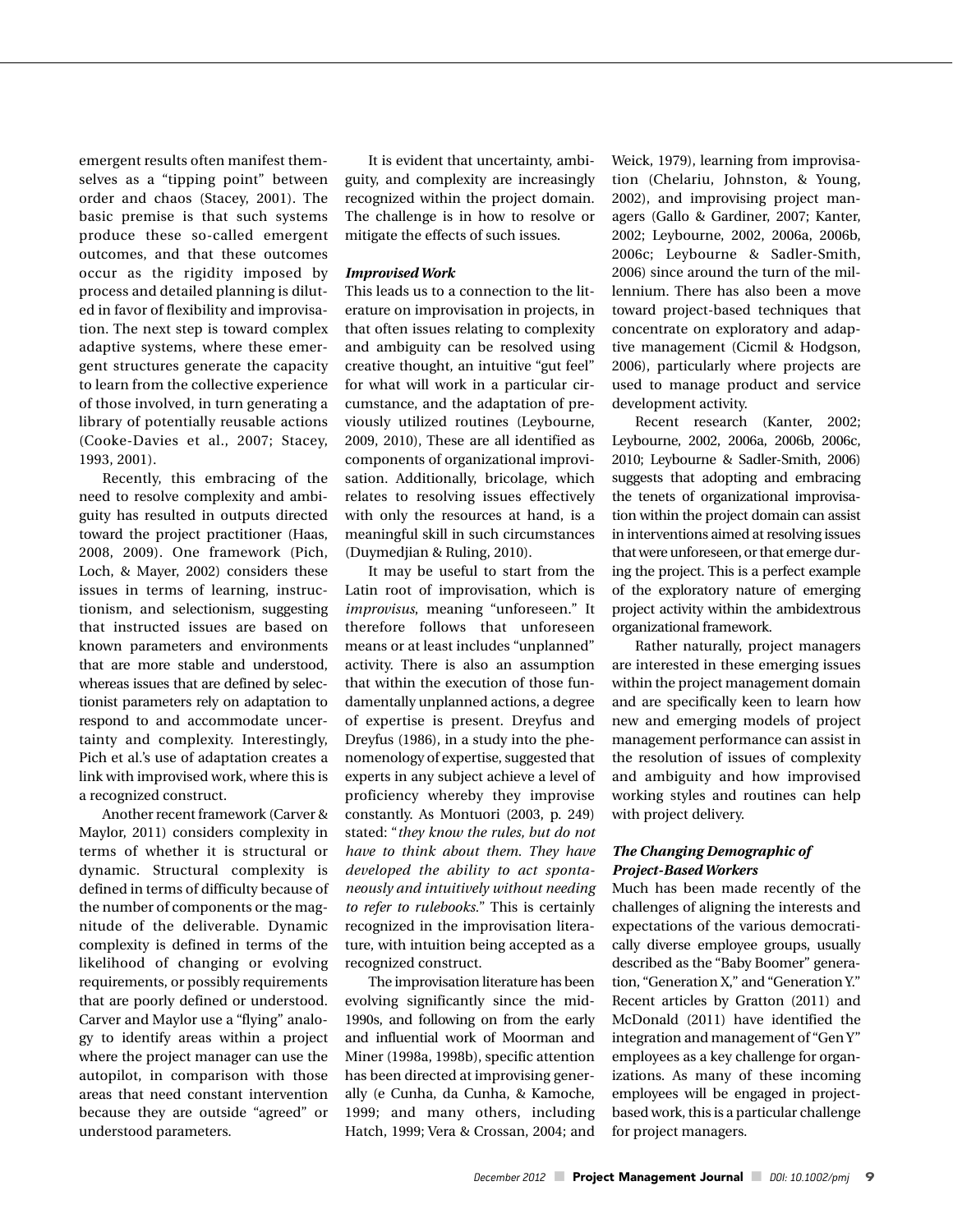## **Advancing Project Management**

However, there is a significant tension between these employee groups, with the "Baby Boomer" generation now approaching retirement and looking to manage succession. These employees often see seniority in terms of "time served," and they have negotiated historic command-and-control-based hierarchies to gain organizational power and influence. "Generation X" employees have a high level of technical skill, and are individualistic and opportunistic, expecting individual recognition for achievement. They are also often willing to abandon organizations for financial advantage. The incoming "Generation Y" is often highly educated, with a significant level of expectation. They want to be involved in meaningful and interesting work from the start of their working lives and are socially connected and group oriented, with short attention spans. Ensuring a working environment and culture that support these different styles is a significant challenge for organizations and for project managers.

There is a trend toward employees arguably becoming more like entrepreneurs, or maybe "intrapreneurs," in that they are often expected to innovate in "real time" within their organizations to resolve issues as they arise. This is the essence of improvisation, which is an increasingly important managerial skill, and it is also linked to an emerging area known as effectuation (Sarasvathy, 2008), which involves problem solving through human actions in environments that are essentially unpredictable.

In part, it could be argued that this trend toward a more entrepreneurial approach to project management is driven by the increasing maturity in the development and teaching of project management programs in higher education institutions. The proliferation of graduate project management programs has undoubtedly increased awareness and expanded the knowledge base of employees engaged in project-based work. However, as Berggren and Söderlund (2008) pointed out, historically, project management education has been criticized for its lack of relevance and rigor. Winter, Smith, Cooke-Davies, and Cicmil (2006), in an article documenting the outcomes of the UK-based "Rethinking Project Management" initiative (which the lead author of this article was involved with), state the case for a revised research agenda to empirically support the emerging, more complex and ambiguous nature of the modern project domain. There are also links going back almost two decades to the use of project management to develop effective future leaders (Bowen, Clark, Holloway, & Wheelwright, 1994).

Berggren and Söderlund (2008) suggested that, historically, project management has been based on oversimplified frameworks and models, and that there is a need for educators and researchers to engage with the creation of "*socially robust knowledge"* (p. 295). They also made the point that practicing managers, utilizing and applying their skills while engaging with progressive higher education institutions, can achieve meaningful and useful knowledge coproduction.

Interestingly, Thomas and Mengel (2008) see emerging trends in project management education assisting in the resolution of complexity in the project domain. Arguably, this view "closes the circle" relating to the linking of ambiguity and complexity with the education of a new generation of employees who will increasingly be working on projects that require an expanded view of the more "exploratory" elements of ambidexterity within both organizations and projects.

#### **Discussion**

There are a number of philosophical issues to address when considering the shifts in the development of an academic and managerial domain. One of those issues is the link between knowledge, the application of that knowledge, and modes of action. To pose a rhetorical question, how do we know what we know? Further, what are our justifications for claims of knowledge and for

the purposeful application of that knowledge? There is an assumption that knowledge comes from experiencing, and there is evidence that the improvising project manager draws on a personal library of successful interventions that have been applied in different scenarios (Leybourne, 2002). They use a combination of rationalist theory, intuition, and logic, and adjust the details of the intervention to meet current criteria and requirements. This fits with Kant's assertion that we must have knowledge of subject areas in order to recognize, identify, and explain observed phenomena, in order to hypothesize a solution by deduction. We do, however, need to take account of the fact that people know more than the demonstrable knowledge that they actually acknowledge or display, because there is a considerable tacit knowledge base (Nonaka & Takeuchi, 1995; Polanyi, 1958, 1966) that we, as individuals and as project managers, are able to draw on. Baumard (1999, p. 4) suggests that we all possess *"different types of knowledge and . . . [when applied, these] lead to the analysis of various patterns, deliberate or spontaneous, which organisations follow whilst struggling with ambiguity."* It follows that ambiguity is a social construction, in that what is ambiguous for one social actor or group of social actors may not be ambiguous for another, and that often project managers (who are the principal social actors in this scenario) apply their particular set of knowledge-based solutions according to their individual or group knowledge base.

The resolution of ambiguous issues is therefore a major component in the shift to a potential new project management paradigm. It follows that the adept project manager will draw on experience that has been generated tacitly over many interventions aimed at successfully assisting in the determination or solution of complex, ambiguous, and uncertain scenarios. In organizational domains, where the maturity of project management processes is more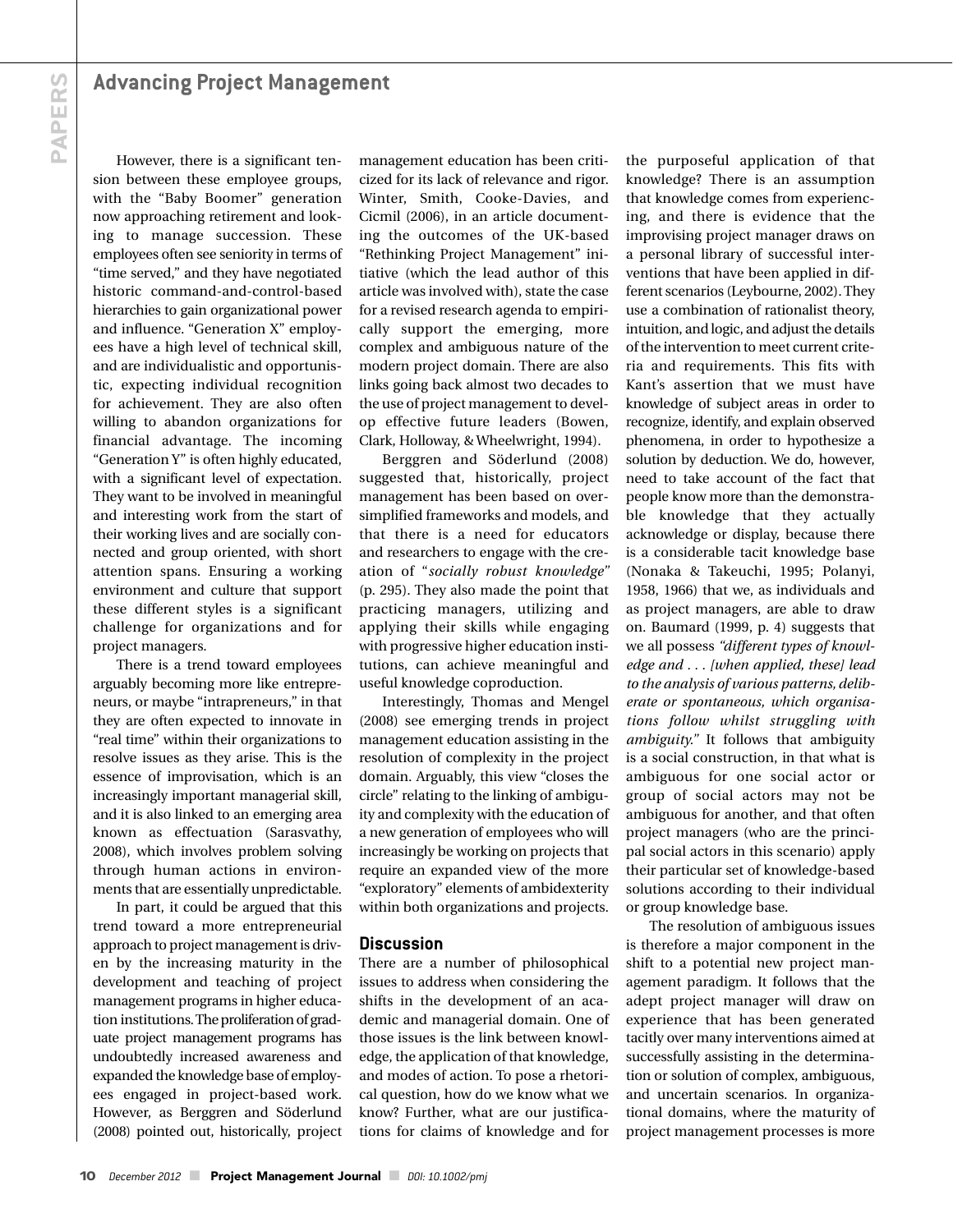explicit, this tacitly generated experience can be codified and made explicit, engendering a shift toward a virtuous circle of learning that can inform future project activity.

Also, if the purpose of project-based change is to maximize the dynamic capabilities of the organization for competitive advantage, then it is useful to consider Teece, Pisano, and Shuen's (1997, p. 516) definition of dynamic capability as *"the firm's ability to integrate, build, and reconfigure internal and external competence to address rapidly changing environment. Dynamic capabilities thus reflect an organization's ability to achieve new and innovative forms of competitive advantage. . . ."* It is therefore becoming more evident that the ability of an organization and its actors to achieve this dynamic capability is based more and more on agility and the ability to mobilize scarce and available resources quickly and effectively, that is, a combination of many of the constructs of organizational improvisation, and particularly embracing the notion of bricolage.

So, if the internal orientation of a project manager is mainly based on the culture, values, beliefs, ethics, and assumptions that are accepted within the organization, then it also follows that this orientation is constantly affected by changes in these manifestations, as well as the relative turbulence of external environments. Given that in such environments project requirements are continually shifting, it is not surprising that the traditional "plan then execute" paradigm applied to projects is being perceived as less effective in some organizational contexts. This would assist in explaining the burgeoning tendency for project managers to embrace improvisational working practices. There is, however, a tacit assumption here that the organization is comfortable with the reduction in planning and the minimization of project documentation that may flow from such practices. Often this is not the case, and an example of lack of comfort

is the attempt to combine agile project management with more traditional "stage-gate" processes (Karlström & Runeson, 2005), in order to bring a greater level of structure to an intentionally "loosely" structured mode of action.

There is also a widely held view within traditional economic theory that a decision maker "optimizes"—i.e., that the decision arrived at is the perfect decision. However, Simon (1955) argued that in reality the selected choice is not a complete or perfect achievement of objectives, but is merely the best solution that is available under a given set of circumstances and with a given quota of information. It follows therefore that the effective economic actor is actually a "satisficer," who arrives at a workman-like and acceptable decision. This concept of bounded rationality (March & Simon, 1958; Simon, 1955, 1956) arguably negates many of the benefits of detailed planning and supports improvisational and intuitive solutions.

Such an argument should not remove the need for planning. Indeed, planning is an essential part of project management in that it forces the project manager and the project team to confront the issues of work breakdown, task allocation, and scheduling. However, the important issue is that in times when we are dealing with uncertainty, ambiguity, and complex interactions, the plan will never cover every eventuality and scenario, and stakeholders and project sponsors need to have realistic expectations as to the degree of rigidity within the planning process.

#### **A Proposed "New" Model for Project Management**

It is accepted that as project management has evolved, it has relied on a number of tools and techniques to "frame" the activities that have traditionally been attributed to the project manager. These accepted ways of organizing project-based work have included the work breakdown structure, Project Evaluation and Review Technique (PERT), and the Gantt chart,

among others. However, as organizations are shifting toward a more flexible model, with the attendant relaxations in structure and process, it is inevitable that the assumptions surrounding work carried out within the project domain will change. A logical outcome of the changes that are manifesting themselves within organizations and project domains is that work is becoming less dependent on the aforementioned elements of process, and more focused on the resolution of changing requirements influenced by the disruptive effects of new technology, new expectations, and the demands of survival in turbulent organizational and external environments.

This is resulting in circumstances where the influence of traditional project management bodies of knowledge, such as the *PMBOK® Guide*; and methodological frameworks such as PRINCE2, are being diluted in favor of management styles and interventions that are more flexible in dealing with emerging and changing requirements, complexity, and ambiguity.

It could be construed that in the new project management landscape, the traditional "four-phase" project management life cycle (Adams & Barndt, 1988) is used to structure a degree of planning activity, and that the output from this process is used as an overview of future activity. However, the planning and execution of the project are now converging, embracing the improvisational tenets of activity to deal with elements of ambiguity, uncertainty, and complexity. Indeed, this aligns with Moorman and Miner's (1998b, p. 698) definition of improvisation as *"the degree to which composition and execution converge in time."*

Within this new model, the project plan becomes more of a high-level document to report progress against milestones to sponsors and other stakeholders, while project activity is following a less formalized mode, which allows for emerging requirements and unforeseen circumstances. This mode of working is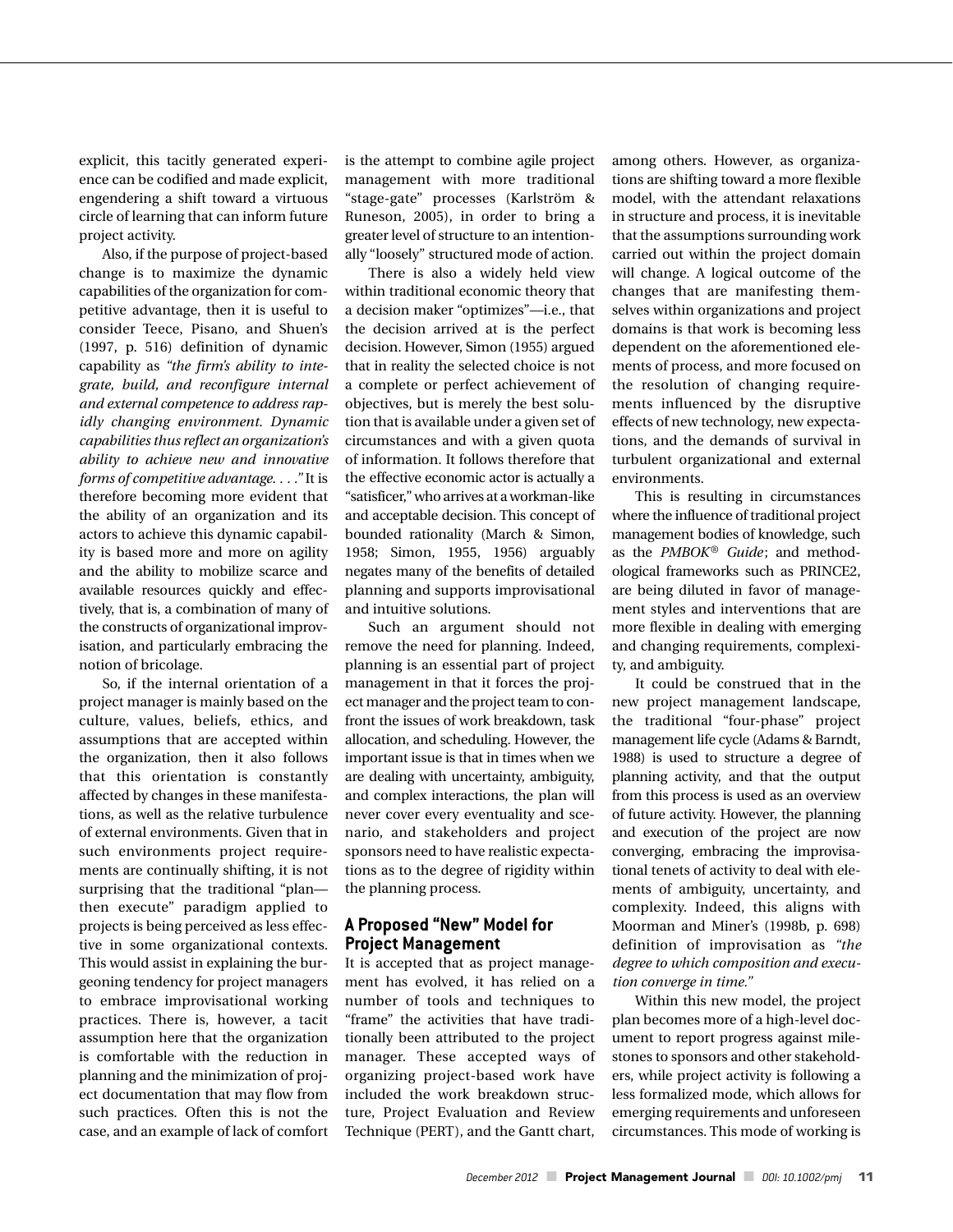PAPERS **PAPERS**

### **Advancing Project Management**



more suited to the Generation Y employees now entering the project domain, but requires significant experience, confidence, and trust.

Figure 1 demonstrates this emerging model of project management in a more graphical fashion, indicating the trigger to the conception of a project, and the publishing of and reporting against the plan milestones.

The lower half of the graphic demonstrates what happens "below the waterline" of the project. At the initiation stage, recognized tools and techniques are still used to apply logical thought to areas such as cost/benefit, work breakdown, and phasing to deliver progressively. Tacit and explicit knowledge from previous projects is also applied at this time.

However, at the combined planning and execution stage, a number of elements come into play that are not well integrated into earlier models of project management. Notably, the requirement to resolve issues of uncertainty, ambiguity, and complexity, and the development of emotional intelligence skills to effectively handle elements of cultural accommodation and team and stakeholder diversity across virtual and informal environments can generate tensions between the traditional project management process and emerging project management competences.

As we accept that project managers need to develop improvisational skills to resolve issues of uncertainty and emerging requirements, the application of continuous learning and the leveraging of experience in adapting and applying previously successful interventions become vital.

As the path from traditional project management to the new model is evolving, there are significant parallels with the concepts of exploratory and evolutionary management that are documented in the literature on ambidextrous organizations. However, although there is a need for exploratory activity in the early conception and planning of projects, the execution of the modern project is essentially evolutionary, and the emerging and more nuanced project management model is increasingly emulating Tushman and O'Reilly's ambidextrous management exemplar. ■

#### **References**

**Adams J. R., & Barndt S. E. (1988).** Behavioural implications of the project life cycle. In D. I. Cleland & W. R. King (Eds.), *Project management handbook* (2nd ed., pp. 206–230). New York, NY: Van Nostrand Reinhold.

#### **Anderson, N., Herriot, P., & Hodgkinson,G. P. (2001).**The practitioner–

researcher divide in industrial, work,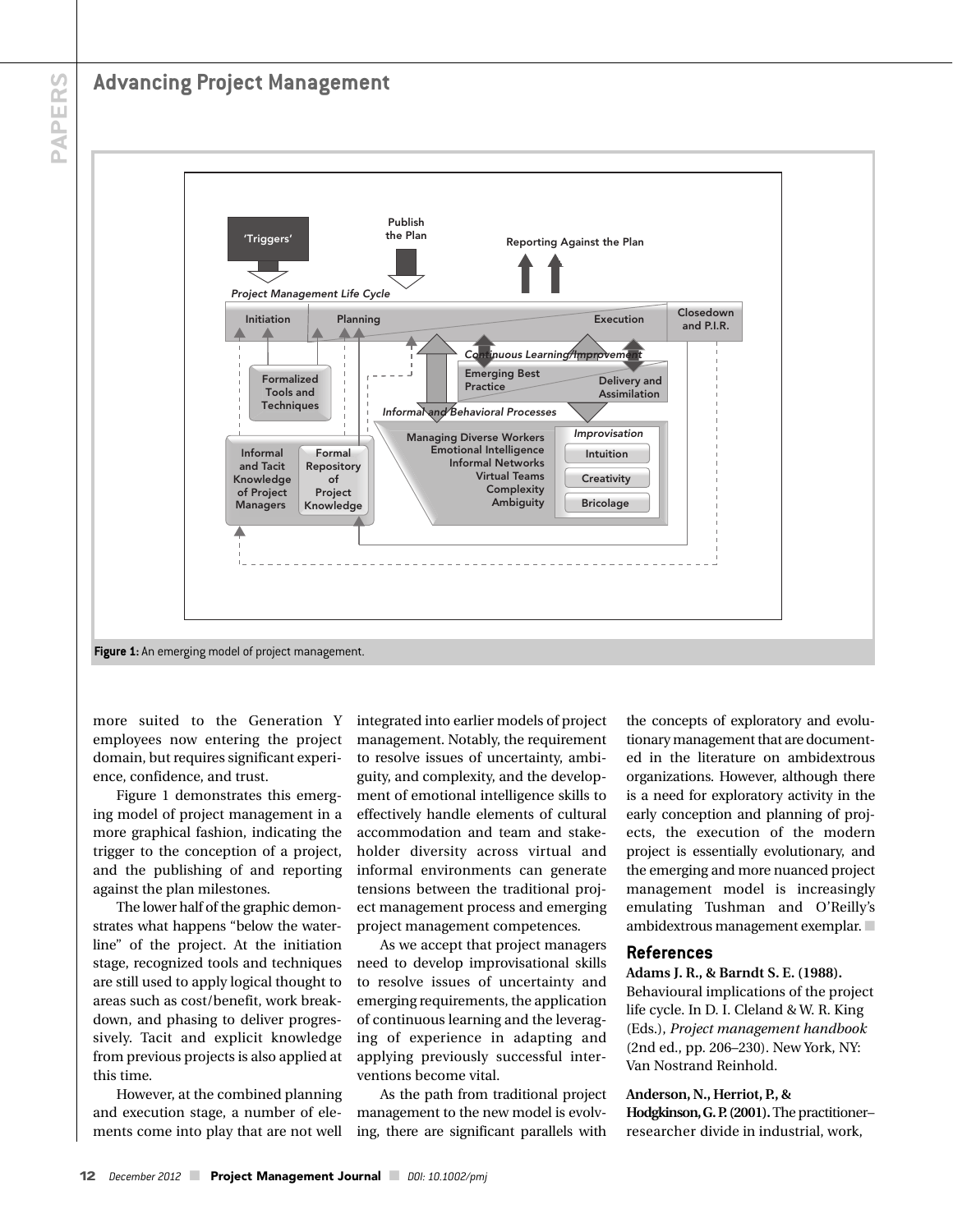and organizational psychology: Where are we now, and where do we go from here? *Journal of Occupational and Organizational Psychology, 74*, 391–411.

**Baccarini, D. (1996).** The concept of project complexity: A review. *International Journal of Project Management, 14*(4), 201–204.

**Baumard, P. (1999).** *Tacit knowledge in organisations* (English translation). London, England: Sage.

**Berggren, C., & Söderlund, J. (2008).** Rethinking project management education: Social twists and knowledge coproduction. *International Journal of Project Management, 26*(3), 286–296.

**Bowen, H. K., Clark, K. B., Holloway, C. A., & Wheelwright, S. C. (1994).** Make projects the school for leaders. *Harvard Business Review,* September–October, 131–140.

**Brannick, T., & Coghlan, D. (2006).** To know and to do: Academics and practitioners approaches to management research. *Irish Journal of Management, 26*(2), 1–22.

**Bredillet, C. N. (2004, August).** *Beyond the positivist mirror: Towards a project management "gnosis*." Paper presented at the IRNOP VI conference, Turku, Finland.

**Burns, T., & Stalker, G. M. (1961).** *The management of innovation*. London, England: Tavistock.

**Carver, S., & Maylor, H. (2011).** Fear of flying. In T, Cooke-Davies, L. Crawford, J. R. Patton, C. Stevens, & T. M. Williams (Eds.), *Aspects of complexity: Managing projects in a complex world* (pp. 57–72). Newtown Square, PA: Project Management Institute.

**Chelariu, C., Johnston, W. J., & Young, L. (2002).** Learning to improvise, improvising to learn: A process of responding to complex environments. *Journal of Business Research, 55*(1), 141–147.

**Cicmil, S., & Hodgson, D. (2006).** New possibilities for project management theory: A critical engagement. *Project Management Journal, 37*(3), 111–122.

**Cooke-Davies,T.,Cicmil,S.,Crawford,L.,& Richardson, K. (2007).** We're not in Kansas anymore, Toto: Mapping the strange landscape of complexity theory, and its relationship to project management. *Project Management Journal, 38*(2), 50–61.

**Cooke-Davies, T., Crawford, L., Patton, J. R., Stevens, C., & Williams, T. M. (Eds.). (2011).** *Aspects of complexity: Managing projects in a complex world*. Newtown Square, PA: Project Management Institute.

**Crawford, L., Pollack, J., & England, D. (2006).** Uncovering the trends in project management: Journal emphases over the last ten years. *International Journal of Project Management, 24*, 175–184.

**Dicks, R. S. (2000).** The paradox of information: Control versus chaos in managing documentation projects with multiple audiences. Proceedings of the 18th annual ACM International Conference on Computer Documentation. Technology and Teamwork. Cambridge, MA, (pp. 253–259).

**Dreyfus, S., & Dreyfus, H. (1986).** *Mind over machine*. New York, NY: Free Press.

**Duymedjian, R., & Ruling, C. C. (2010).** Towards a foundation of bricolage in organization and management theory. *Organization Studies, 31*(2), 133–151.

**Dvir, D., Raz, T., & Shenhar, A. J. (2003).** An empirical analysis of the relationship between project planning and project success. *International Journal of Project Management, 21*, 89–95.

**e Cunha, M. P., da Cunha, J. V., & Kamoche, K. (1999).** Organizational improvisation: What, when, how and why? *International Journal of Management Reviews, 1*(3), 299–341.

**Eisenhardt, K. M., & Tabrizi, B. N. (1995).** Accelerating adaptive processes: Product innovation in the global computer industry. *Research Policy, 27*, 915–935. **Forrester. (2006).** *What successful organizations know about project management*. Retrieved from http://www .forrester.com/rb/Research/what \_successful\_organizations\_know\_about project\_management

**Gallo, M., & Gardiner, P. D. (2007).**

Triggers to a flexible approach to project management within UK financial services. *International Journal of Project Management, 25*(5), 446–456. **Garcia, S. (2005).** How standards enable adoption of project management practice. *IEEE Software, 22*(5), 22–29.

**Ginsberg, M. L. (1991).** Knowledge interchange format: The KIF of death. *AI Magazine, 12*, 57–61.

**Gowan, J., & Mathieu, R. (2005).** The importance of management practices in IS project performance: An empirical study. *Journal of Enterprise Information Management, 18*, 235–255. **Gratton, L. (2011).** Workplace 2025: What will it look like? *Organizational Dynamics, 40*, 246–254.

**Haas, K. B. (2008).** *Living on the edge: Managing project complexity*. White paper. Vienna, VA: Management Concepts.

**Haas, K. B. (2009).** *Managing complex projects: A new model*. Vienna, VA: Management Concepts.

**Hatch, M. J. (1999).** Exploring the empty pages of organizing: How improvisational jazz helps redescribe organizational structure. *Organization Studies, 20*(1), 75–100.

**Ibbs, C., & Kwak, Y. (2000).** Assessing project management maturity. *Project Management Journal, 37,* 31–41.

**Jaafari, A. (2003).** Project management in the age of complexity and change. *Project Management Journal, 34*(4), 47–57.

**Kanter, R. M. (2002).** Strategy as improvisational theater. *MIT Sloan Management Review, Winter*, 76–81.

**Karlström, D., & Runeson, P. (2005).** Combining agile methods with stagegate project management. *IEEE Software*, May/June, 43–49.

**Kerzner, H. (2000).** *Applied project management*. New York, NY: Wiley.

**Kerzner, H. (2001).** Project management: A systems approach to planning, scheduling and controlling (7th ed.). New York, NY: Wiley.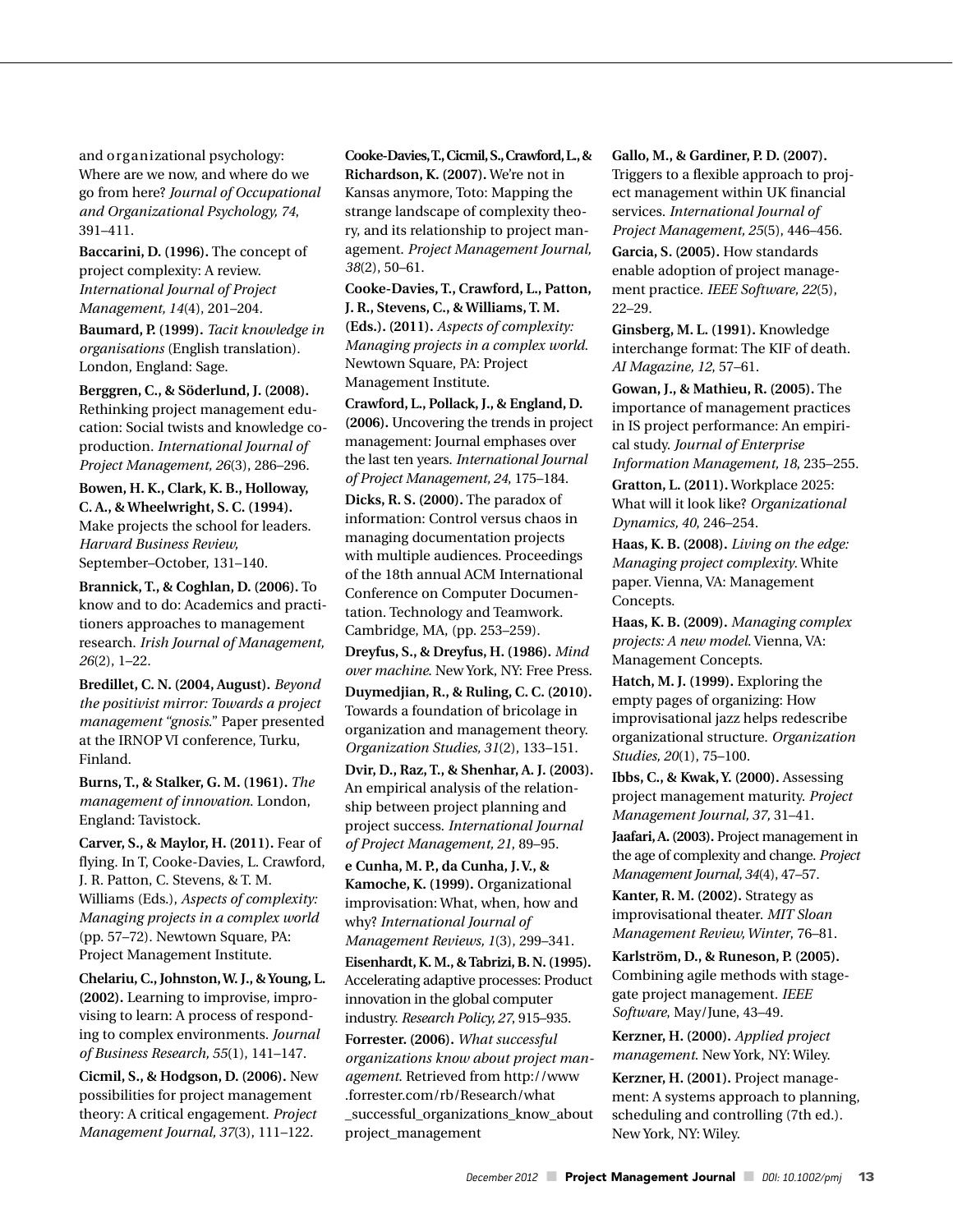**Kolltveit, B. J., Karlsen, J. T., & Grønhaug, K. (2007).** Perspectives on project management. *International*

*Journal of Project Management, 25*, 3–9. **Kuhn, T. (1962).** *The structure of scientific revolutions*. Chicago, IL: University of Chicago Press.

**Lee, G., & Xia, W. (2005).** The ability of information systems development project teams to respond to business and technology changes: A study of flexibility measures. *European Journal of Information Systems, 14,* 75–92.

**Leybourne, S. A. (2002).** *Project management and the implementation of strategic change within the UK financial services sector* (Unpublished doctoral dissertation). University of Wales/Cardiff Business School, Cardiff, Wales.

**Leybourne, S. A. (2006a).** Managing change by abandoning planning and embracing improvisation. *Journal of General Management, 31*(3), 11–29.

**Leybourne, S. A. (2006b).** Managing improvisation within change management: Lessons from UK financial services. *Service Industries Journal, 26*(1), 73–95.

**Leybourne, S. A. (2006c).** Improvisation within the project management of strategic change: Some observations from UK financial services. *Journal of Change Management, 6*(4), 365–381.

**Leybourne, S. A. (2007).** The changing bias of project management research: A consideration of the literatures and an application of extant theory. *Project Management Journal, 38*(1), 61–73.

**Leybourne, S. A. (2009).** Improvisation and agile project management: A merging of two ideals? *International Journal of Managing Projects in Business, 2*(4), 519–535.

**Leybourne, S. A. (2010).** Improvisation as a way of dealing with ambiguity and complexity. *Graziadio Business Report, 13*(3). Retrieved from http://gbr.pep perdine.edu/2010/08/improvisation -as-a-way-of-dealing-with-ambiguity -and-complexity-3/.

**Leybourne, S. A., & Sadler-Smith, E. (2006).** Going-with-your-gut: The role of intuition and improvisation in project management. *International Journal of Project Management, 24*(6), 483–492.

**Ling, F., Low, S., Wang, S., & Lim, H. (2009).** Key project management practices affecting Singaporean firms' project performance in China. *International Journal of Project Management, 27*, 59–71.

**March, J. G., & Simon, H. A. (1958).** *Organizations*. New York, NY: Wiley. **Maylor, H. (2001).** Beyond the Gantt chart: Project management moving on. *European Management Journal, 19*(1), 92–100.

**Maylor, H., Vidgen, R., & Carver, S. (2008).** Managerial complexity in project-based operations: A grounded model and its implications for practice. *Project Management Journal, 39*(S1), S15–S26.

**McDonald, P. (2011).** It's time for management version 2.0: Six forces redefining the future of modern management. *Futures, 43*, 797–808.

**McManus, J., & Wood-Harper, T. (2002).** *Information systems project management: Methods tools and techniques*. Upper Saddle River, NJ: Financial Times Prentice Hall.

**Might, R. J., & Fisher, W. A. (1985).** The role of structural factors in determining project management success. *IEEE Trans Eng Manage, 32*, 71–77.

**Milosevic, D., & Patanakul, P. (2005).** Standardized project management may increase development project success. *International Journal of Project Management, 23,* 181–192.

**Montuori, A. (2003).** The complexity of improvisation and the improvisation of complexity: Social science, art and creativity. *Human Relations, 56*(2), 237–255.

**Moorman, C., & Miner, A. S. (1998a).** The convergence of planning and execution: Improvisation in new product development. *Journal of Marketing, 62*(3), 1–20.

**Moorman, C., & Miner, A. S. (1998b).** Organizational improvisation and organizational memory. *Academy of Management Review, 23*(4), 698–723.

**Mulder, L. (1997).** The importance of a common project management method in the corporate environment. *R&D Management, 27*, 189–197.

**Neches, R., Fikes, R., Finin, T., Gruber, T. R., Patil, R., Senator, T., & Swartout, W. R. (1993).** Enabling technology for knowledge sharing. *AI Magazine 12*(3), 16–36.

**Nonaka, I., & Takeuchi, H. (1995).** *The knowledge-creating company: How Japanese companies create the dynamics of innovation*. New York, NY: Oxford University Press.

**O'Reilly, C. A. III, & Tushman, M. L. (2004).** The ambidextrous organization. *Harvard Business Review, 82*(4), 74–81.

**Papke-Shields, K. E., Beise, C., & Quan, J. (2010).** Do project managers practice what they preach, and does it matter to project success? *International Journal of Project Management, 28*, 650–662.

**Pich, M. T., Loch, C. H., & Meyer, A. De. (2002).** On uncertainty, ambiguity and complexity in project management. *Management Science, 48*(8), 1008–1023.

**Pinto, J. K., & Slevin, D. S. (1987).** Critical factors in successful project implementation. *IEEE Transactions on Engineering Management, 34,* 22–27. **Polanyi, M. (1958).** *Personal knowledge: Towards a post-critical philosophy*. Chicago, IL: University of Chicago Press.

**Polanyi, M. (1966).** *The tacit dimension*. New York, NY: Doubleday.

**Pollack, J. (2007).** The changing paradigms of project management. *International Journal of Project Management, 25,* 266–274.

**Raisch, S., Birkinshaw, J., Probst, G., & Tushman, M. L. (2009).** Organizational ambidexterity: Balancing exploitation and exploration for sustained performance. *Organization Science, 20*(4), 685–695.